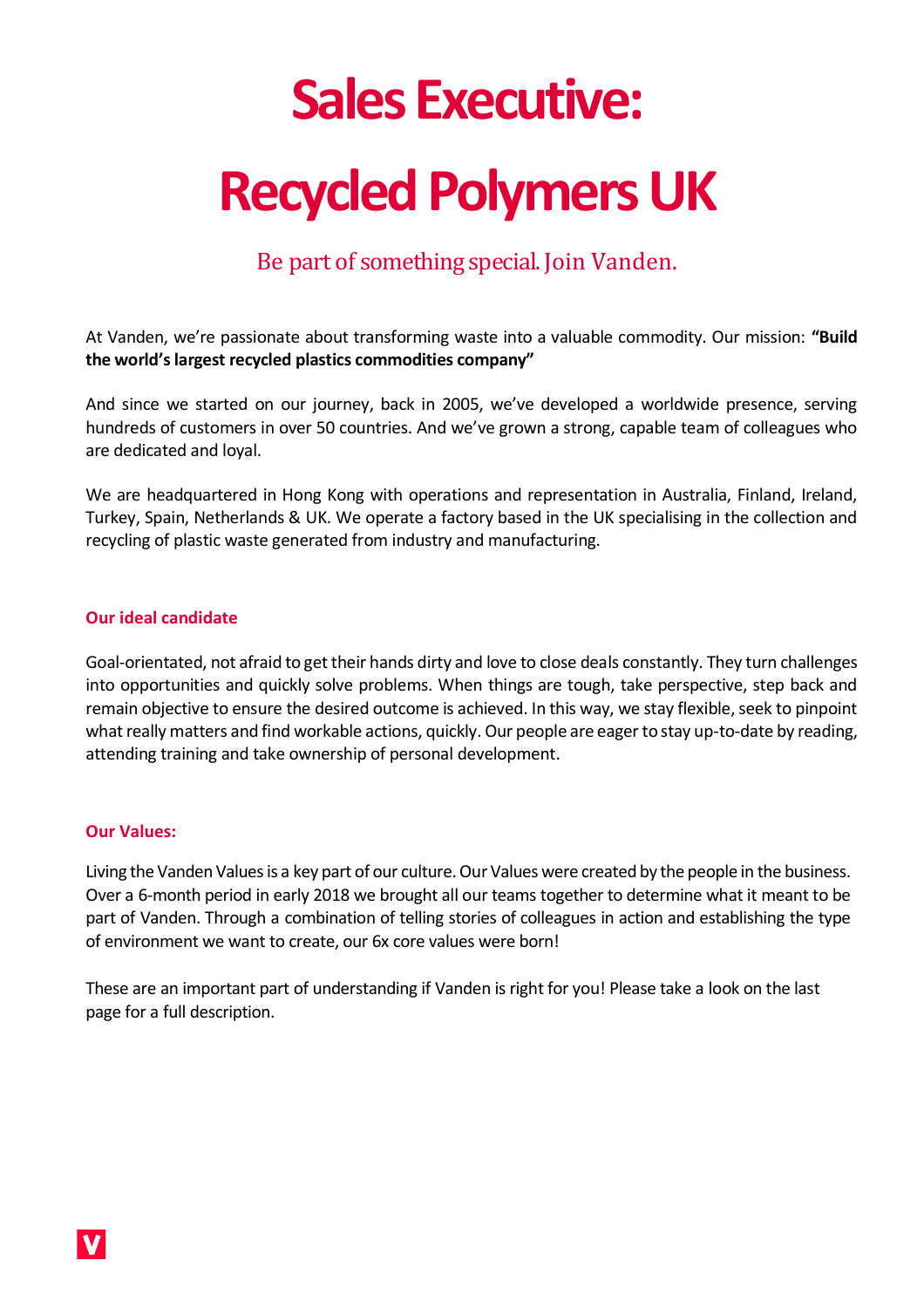## **Application Process**

To apply, you are required to produce a CV and Personal Statement. These need to be tailored to the job description and person specification and show how you reflect the technical and behavioural requirements. Applications can be submitted to [c.dobson@vandenrecycling.com.](mailto:c.dobson@vandenrecycling.com)

#### **The selection process:**

Successful candidates will be invited to attend a multi-phase assessment that includes:

**Step 1:** Interview 1 **Step 2**: Interview 2 **Step 3:** Interview 3 **Step 4:** Reference Checks

Expected timeline to complete is 3-4 weeks depending on candidate & reference availability.

## **Job Summary**

Your role will be to generate sales for recycled plastic resins (rLDPE, rPET, rPP, rHDPE) to plastic manufacturers and converters in the UK.

You will be tasked with building relationships and deal making on both spot trade (sometimes under tight deadlines) and long-term opportunities. Developing a diverse range of customers who use recycled plastics in different applications to ensure we have reliable trade routes, in all market conditions, for all available materials.

Working closely with local and global teams, communicating with colleagues across the world every day, a highly collaborative and entrepreneurial mindset are key to being a top performer.

Developing a solid understanding of the technical side of plastic processing is a key requirement as you must use a consultative approach with customers to help integrate recycled content into their products.

The role requires you to take complete ownership of business development from research and prospecting all the way through to negotiation of terms. Success is achieved through a disciplined and consistent approach to building relationships, utilising the CRM and hunting for your own leads to keep a full pipeline of opportunities.

Our ideal candidate will thrive in a fast-moving environment, react quickly to changing priorities, be able to follow internal processes and proactively manage risk across different business cultures.

An excellent communicator, you will demonstrate an optimistic and persistent approach, always open to giving and receiving feedback on performance. Not willing to settle for second best, challenges are seen as an opportunity to learn.

This role is suited to an A-Player who is motivated, goal driven and wants to be part of a Values driven organisation in a growth industry.

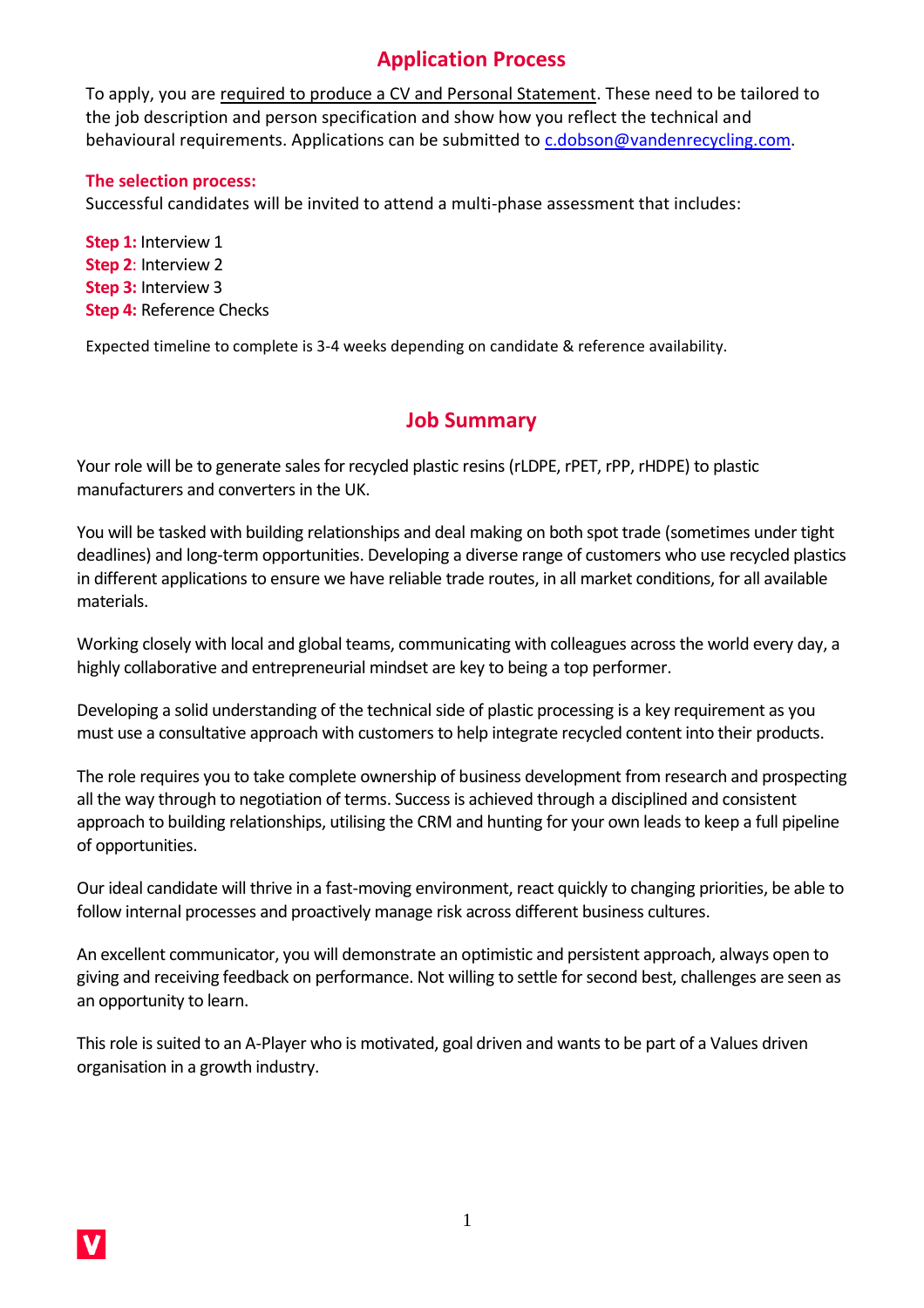## **Essential Duties & Responsibilities**

#### Business Development & Delivery:

- Execute sales for recycled products (Resins) sourced from our local & global locations
- Research all end market applications for our available materials and have a clear understanding of the technical requirements for each
- Identify all prospective customers within each application for our available materials, understand their needs and move towards sale. Keeping the pipeline full at all times.
- Consistently close deals with customers across a variety of applications to ensure consistent sale of a wide range of qualities and in all market conditions
- Actively seek out new sales opportunities and conduct market research, cold calling, networking, social media lead generation, attending conferences and trade fairs.
- Maximise margin by using effective negotiation techniques
- Able to challenge customer views and counter objections to move towards closing a deal
- Actively engage with the greater team to develop skills and share knowledge
- Gather feedback from customers and prospects and share with internal teams
- **Perform customer site visits to build relationships and discover market information**
- **Develop and enhance relationships by being creative, innovative and offering excellent** customer service that is responsive and tailored to customer needs
- Engage in constant and active risk management, to ensure the company is not overexposed to a particular client, material or market

#### Reporting & Management:

- S Keep detailed logs in CRM of all activities constantly
- Maintain accurate records of customer information in CRM, including material requirements
- Provide feedback & market reports to Management
- Use knowledge of competitors and market to develop Vanden's unique selling propositions
- Consult with management to share business trends with a view to further extend market penetration and services

#### Research:

- Develop a thorough understanding of the nature of the business by analyzing previous sales data and publicly available information
- Develop a thorough understanding of Vanden's people and capabilities
- Research and develop a thorough understanding of your clients' business e.g. their customers, supply chain, production process and finished products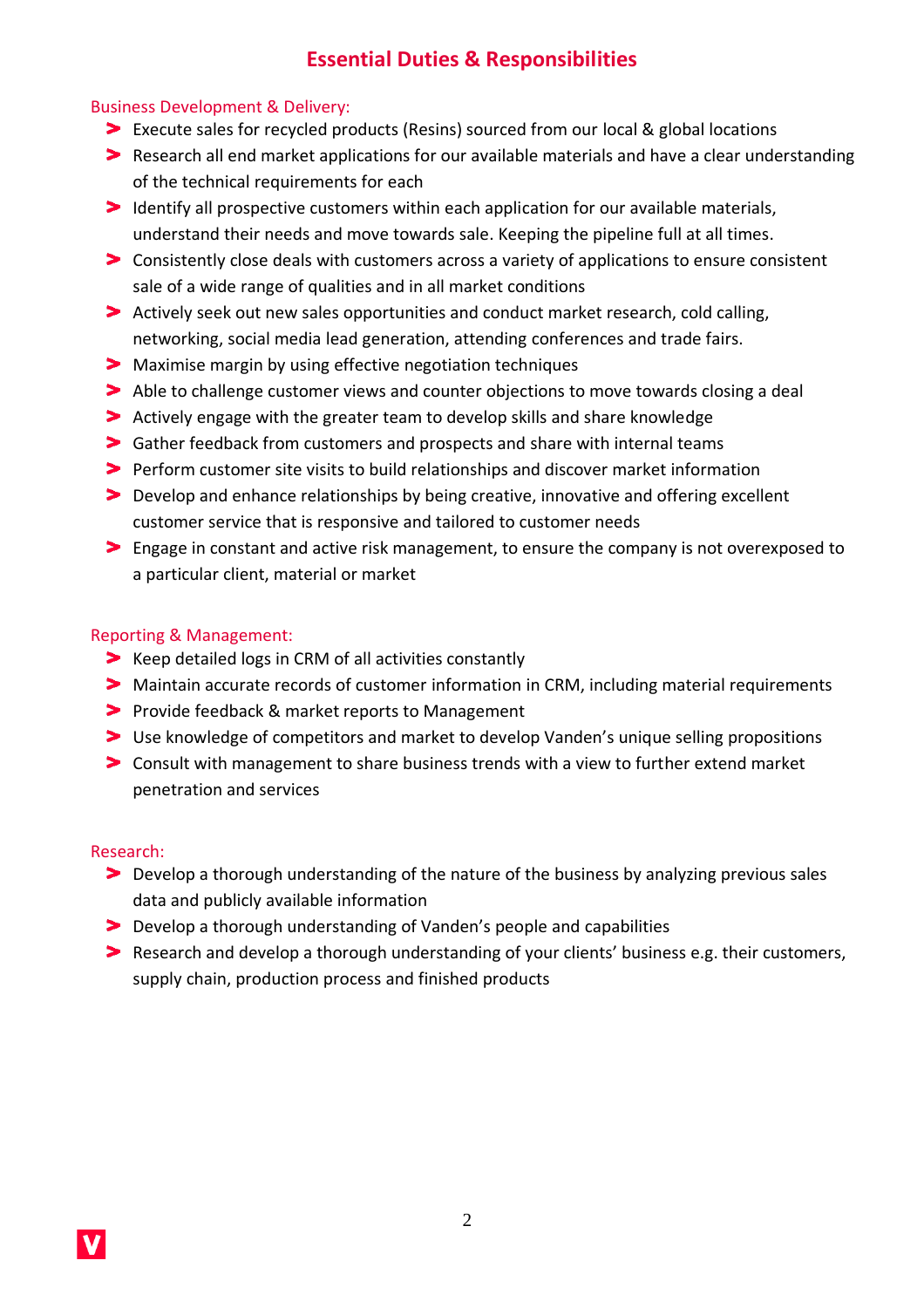## **Person Specification**

#### Knowledge (Education & Related Experience):

- 3+ years' proven successful commodity sales experience and 5+ years of sales experience in general.
- Experience of building a client base from scratch or introducing a new product to market
- Successful track record in consultative selling
- Experience in a European or Global business an advantage

#### Skills & Abilities:

- Able to stand back and review data/information to see the 'big picture'
- Able to use logic and reasoning to appraise situations
- Able to anticipate opportunities and risks
- Able to build rapport quickly with colleagues and customers
- Able to negotiate effectively with customers to maximise margins
- Able to effectively collaborate with colleagues to achieve results
- Able to manage and respond quickly to changing/competing priorities
- Highly organized, able to independently plan own time e.g. Outlook calendars and reminders
- Able to follow internal procedure & policy (CRM, Admin, Trial Policies, Customer Onboarding)
- Able to present and clearly communicate information in speaking and writing
- Able to ensure tasks are completed on time and to a high-standard
- Able to use Excel, Outlook, Word and other MS Office products
- > Able to undertake effective research

#### Competencies:

- *Our Non-Negotiables:* Action oriented, Builds strong relationships, Curious, Driven to learn, Empathetic, Investigative, Reflective, Resilient, Resourceful, Seeks feedback, Trustworthy
- Willing to take complete ownership of the role and drive success. Relentless.
- Grit and determination
- > Skilled deal maker and negotiator
- Persuasive with a 'can do' attitude, mindful of customer needs (also knows when to say "No")
- Focuses on facts and evidence over 'story'
- **Not afraid to have challenging conversations**
- **Professional and ethical in their approach**
- Understands that upfront effort prevents issues down the line
- Committed to on-going personal and professional development
- > Values team above self

V.